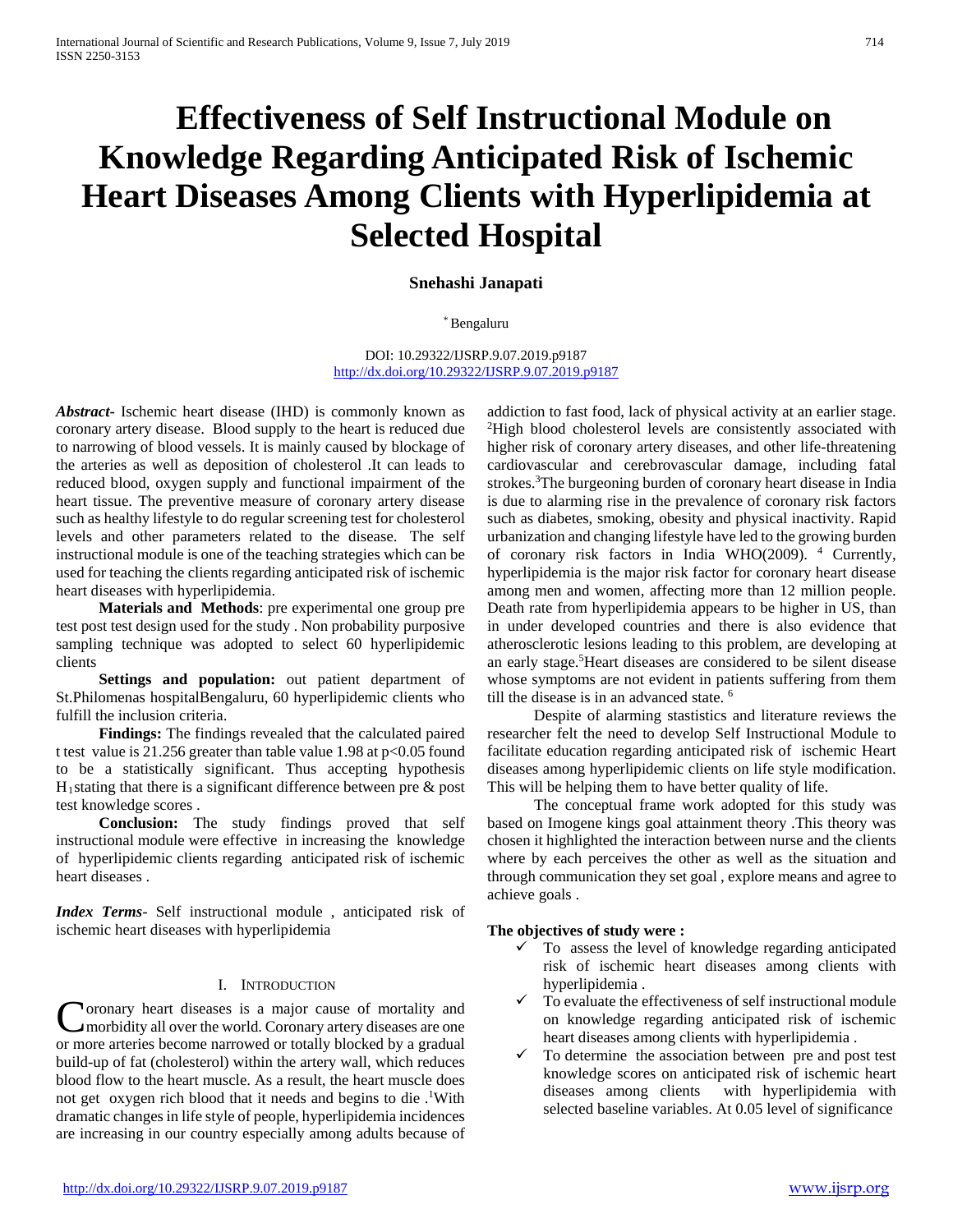## II. RESEARCH HYPOTHESES

#### At 0.05 level of significance

 **H1**: There will be a statistically significant increase in the level of knowledge regarding anticipated risk of Ischemic heart diseases among clients with hyperlipidemia following administration of self instructional module as measured by structured knowledge questionnaire.

 **H2**: There will be a statistically significant association between pre and post test knowledge scores on anticipated risk of Ischemic heart diseases among clients with hyperlipidemia with selected base line variables.

#### III. MATERIALS AND METHODS

 To accomplish the task Quantitative Evaluative research approach was used for this study. pre experimental one group pre test post test design used for the study . Non probability purposive

sampling technique was adopted to select 60 hyperlipidemic clients . The subjects were selected based on inclusion criteria. Tools were used Structured Knowledge questionnaire to assess the level of knowledge of hyperlipidemic clients regarding anticipated risk of ischemic heart diseases. Data collection was done after Obtaining from Administrator of St.Philomenas hospital. Informed consent was taken from clients. Pre test was conducted by Structured knowledge questionnaire .Administered SIM .Post test was conducted by structured knowledge questionnaire . Descriptive and inferential statistics were used for the analysis and interpretation of data . The conceptual framework used in the study was based on Imogene King's goal attainment theory.

#### IV. RESULTS

| <b>Knowledge Scores</b>           | <b>Pre Test</b>  |                   | <b>Post Test</b> |                   |  |  |
|-----------------------------------|------------------|-------------------|------------------|-------------------|--|--|
|                                   | <b>Frequency</b> | <b>Percentage</b> | <b>Frequency</b> | <b>Percentage</b> |  |  |
| Inadequate $\left( <50\% \right)$ | 44               | 73%               | $\overline{0}$   | 0%                |  |  |
| Moderate (50-75%)                 | 16               | 27%               | 54               | 90%               |  |  |
| Adequate $(>75\%)$                | $\Omega$         | 0%                | 6                | 10%               |  |  |
| <b>Total</b>                      | 60               | 100%              | 60               | 100%              |  |  |

## **Frequency and Percentage distribution of pre & post test knowledge scores among clients with hyperlipidemia n=60**

 Majority of clients during pre test 44(73%) most of them had inadequate knowledge ,16(27%)had moderate knowledge ,none of them had adequate knowledge. Where as in post test majority 54(90%)had moderate knowledge,6(10%)adequate

knowledge ,none of them had inadequate knowledge regarding anticipated risk of ischemic heart diseases .

## **ASPECT WISE COMPARISON OF PRETEST AND POST-TEST LEVEL OF KNOWLEDGE n=60**

| <b>Aspect-wise (Pre vs Post)</b><br><b>Knowledge</b> ) | <b>Type</b> | <b>Mean</b> | <b>Std.</b> dev | Paired t-<br>test value | Df | Sig.<br>testing<br>( <i>p</i> -value) |
|--------------------------------------------------------|-------------|-------------|-----------------|-------------------------|----|---------------------------------------|
| General information of Heart                           | Pre-test    | 1.58        | 0.74            |                         | 59 | 0.003                                 |
|                                                        | Post-test   | 2.18        | 0.73            | 6.948                   |    | $s^*$                                 |
|                                                        | Pre-test    | 4.60        | 1.08            | 14.219                  | 59 | 0.001                                 |
| Ischemic heart diseases                                | Post-test   | 6.30        | 1.14            |                         |    | $s^*$                                 |
|                                                        | Pre-test    | 4.15        | 0.97            | 13.527                  | 59 | 0.001                                 |
| Hyperlipidemia                                         | Post-test   | 5.90        | 1.29            |                         |    | $s^*$                                 |
| Prevention                                             | Pre-test    | 3.15        | 1.06            |                         |    | 0.001                                 |
|                                                        | Post-test   | 4.60        | 1.11            | 14.212                  | 59 | $s^*$                                 |

\*Significant at 5%level t (0.05,59df)=1.98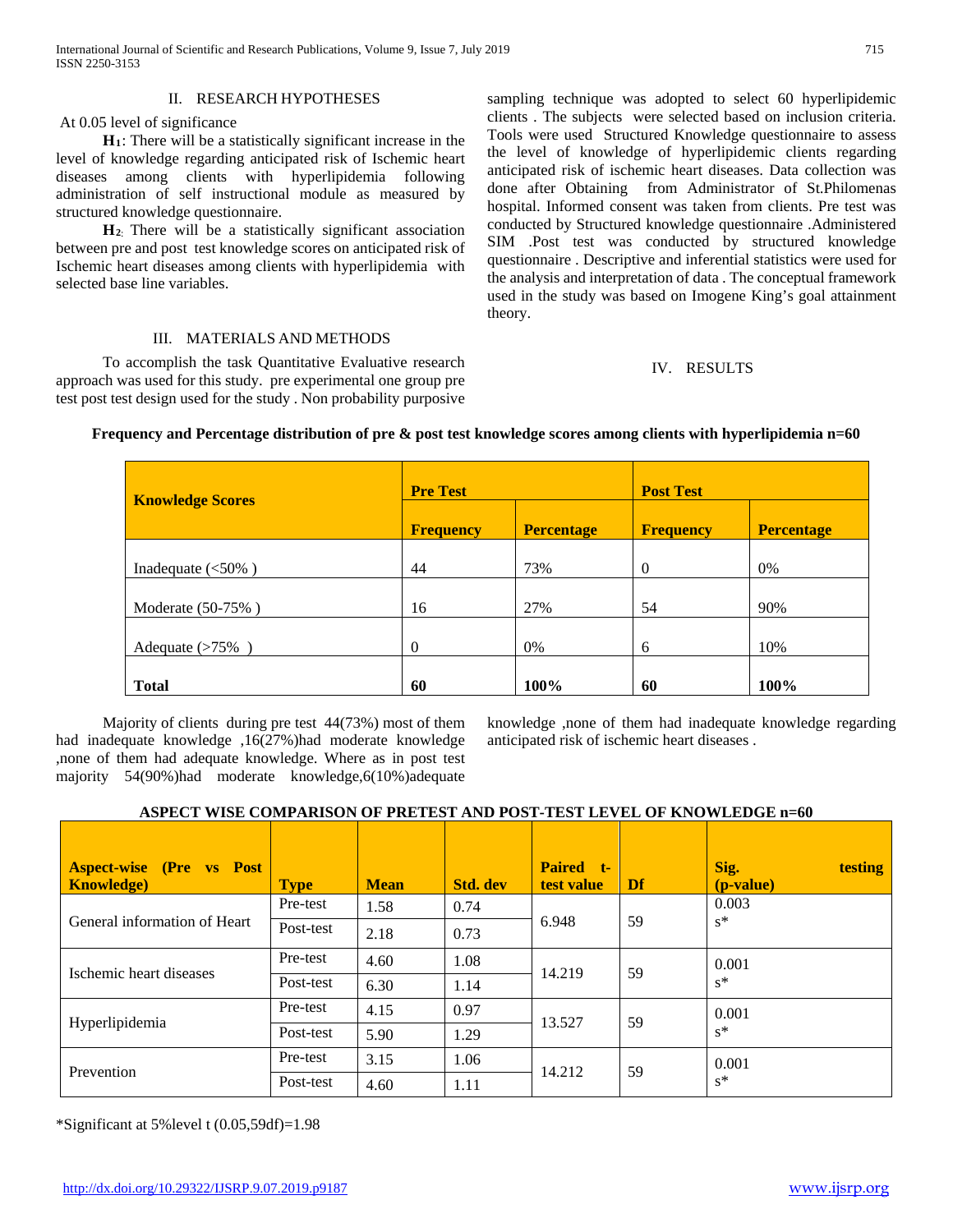The mean pre test knowledge scores on general information of heart was 1.58 with S.D 0.74 and mean Post test knowledge score 2.18 with S.D 0.73.The computed paired 't' value 6.948 is greater than the table value 1.98.The mean pre test knowledge scores on Ischemic heart diseases was 4.60 with S.D 1.08 mean Post test knowledge score 6.30 with S.D 1.14 .The computed paired 't' value 14.219 is greater than the table value 1.98 The mean pre test knowledge scores on Hyperlipidemia was 4.15 with S.D 0.97 mean Post test knowledge score 5.90 with

S.D 1.29 .The computed paired 't' value 13.527 is greater than the table value 1.98 .The mean pre test knowledge scores on Prevention was 3.15 with S.D 1.06 mean Post test knowledge score 4.60 with S.D 1.11. The computed paired 't' value14.212 is greater than the table value 1.98 shows a statistical significant difference between pre test and post test knowledge scores on hyperlipidemia at p<0.05 level .

#### **overall pretest and post-test knowledge scores of hyperlipidemic clients regarding anticipated risk of ischemic heart diseases** ናበ

|  | ٠<br>M.<br>I |
|--|--------------|
|  |              |

| <b>Overall</b><br>Knowledge | Max<br>Score | Mean | Mean<br><b>Difference</b> | <b>SD</b> | Paried<br>t-test<br>value | Df | Sig.<br><b>Testing</b><br>(p-value) |
|-----------------------------|--------------|------|---------------------------|-----------|---------------------------|----|-------------------------------------|
| Pre test                    | 60           | 13.5 | 5.5                       | 2.14      | 21.256                    | 59 | 0.0001                              |
| Post test                   | 60           | 19.0 |                           | 2.45      |                           |    |                                     |

TABLE VALUE= 1.98

 The computed t value( 21.256)is greater than the table value  $(1.98)$ at p< $0.05$  level found to be statistically significant .There was a statistically difference between pre-test and post knowledge scores of clients regarding ischemic heart diseases.

The study revealed that there was an increase in the level of knowledge regarding ischemic heart diseases, indicating the effectiveness of self instructional module . Hence research hypothesis  $H_1$  is accepted.

# **Association between pretest knowledge scores of hyperlipidemic clients regarding anticipated risk of ischemic heart diseases with selected base line variables** n=60

| Knowledge               | Category                | Respondents knowledge |      |                |                | $\chi^2$<br>P&' t' |            |
|-------------------------|-------------------------|-----------------------|------|----------------|----------------|--------------------|------------|
| regarding               |                         | Inadequate            |      | Moderate       |                | value              | Value      |
| hyperlipidemia          |                         | $\mathbf N$           | $\%$ | $\mathbf n$    | $\%$           |                    |            |
| Pre<br>test<br>with     |                         |                       |      |                |                |                    |            |
| baseline variables      |                         |                       |      |                |                |                    |            |
|                         | $35 - 45$               | $\overline{7}$        | 15   | 6              | 37             | 5.137              | $df=3$     |
| Age in years            | $46 - 55$               | 10                    | 22   | 5              | 31             |                    | $t = 7.82$ |
|                         | 56-65                   | 15                    | 35   | $\overline{2}$ | 13             |                    | $P=0.162$  |
|                         | >65                     | 12                    | 28   | 3              | 19             |                    | p > 0.05   |
|                         |                         |                       |      |                |                |                    | <b>NS</b>  |
| Gender                  | Male                    | 24                    | 54   | 9              | 56             | 0.014              | $df=1$     |
|                         | Female                  | 20                    | 46   | 7              | 44             |                    | $t = 3.84$ |
|                         |                         |                       |      |                |                |                    | $P=0.907$  |
|                         |                         |                       |      |                |                |                    | P > 0.05   |
|                         |                         |                       |      |                |                |                    | <b>NS</b>  |
| <b>Education</b> status | No Formal Education     | 5                     | 11   | $\overline{2}$ | 12             | 0.487              | $df=4$     |
|                         | Primary                 | 11                    | 16   | 4              | 25             |                    | $t = 9.49$ |
|                         | <b>Higher Secondary</b> | 16                    | 36   | 5              | 32             |                    | $P=0.975$  |
|                         | Graduate                | 8                     | 18   | 4              | 25             |                    | p > 0.05   |
|                         | Post Graduate and above | $\overline{4}$        | 10   | $\mathbf{1}$   | 6              |                    | <b>NS</b>  |
| Occupation              | Government              | 11                    | 25   | 1              | 6              | 4.497              | $df=3$     |
|                         | Private                 | $\overline{19}$       | 43   | 8              | 50             |                    | $t = 7.82$ |
|                         | Business/Self-employees | $\overline{4}$        | 10   | 4              | 25             |                    | $P=0.213$  |
|                         | Home Maker              | 10                    | 22   | 3              | 19             |                    | p > 0.05   |
|                         |                         |                       |      |                |                |                    | <b>NS</b>  |
| Socio<br>Economic       | High                    | 21                    | 47   | 11             | 68             | 5.257              | $df=1$     |
| <b>Status</b>           | Moderate                | $\overline{7}$        | 16   | 4              | 25             |                    | $t = 3.84$ |
|                         | Low                     | 16                    | 37   | $\mathbf{1}$   | $\overline{7}$ |                    | $P=0.072$  |
|                         |                         |                       |      |                |                |                    | P < 0.05   |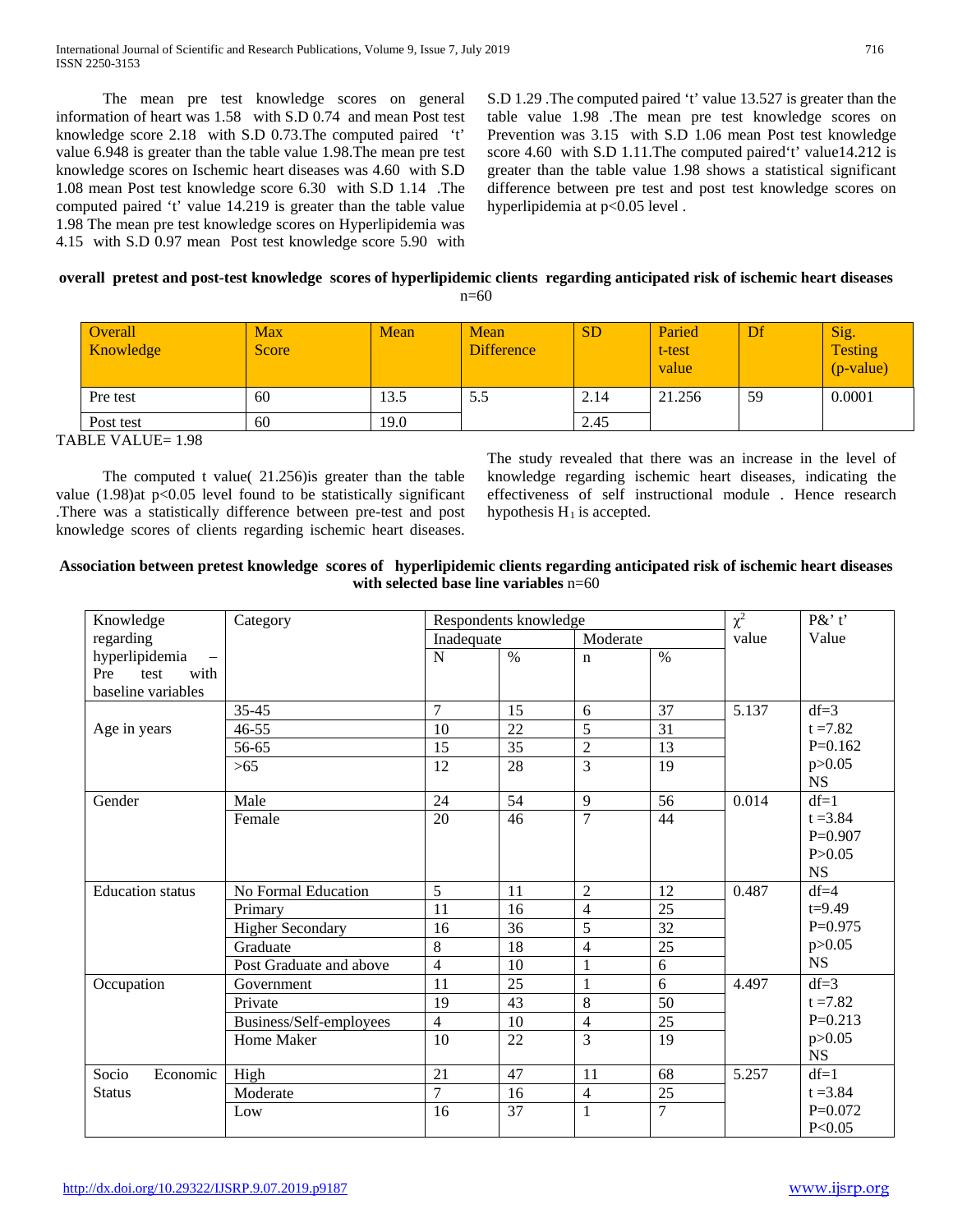|                        |                              |                  |                 |                 |                 |       | $S^*$                 |
|------------------------|------------------------------|------------------|-----------------|-----------------|-----------------|-------|-----------------------|
| Types of Lifestyle     | Physically Active            | 10               | 23              | $\overline{2}$  | 13              | 1.195 | $df=2$                |
|                        | Moderately Active            | 21               | 48              | $10\,$          | 62              |       | $t = 5.99$            |
|                        | Occasionally Active          | $\overline{13}$  | 29              | $\overline{4}$  | 25              |       | $P=0.550$             |
|                        |                              |                  |                 |                 |                 |       | p > 0.05              |
|                        |                              |                  |                 |                 |                 |       | $_{\rm NS}$           |
| Bread winner of the    | Yes                          | 27               | 62              | 11              | 69              | 0.276 | $df=1$                |
| family                 | No                           | $\overline{17}$  | 38              | $\overline{5}$  | $\overline{31}$ |       | $t = 3.84$            |
|                        |                              |                  |                 |                 |                 |       | $P=0.600$             |
|                        |                              |                  |                 |                 |                 |       | p > 0.05              |
| Dietary Pattern        |                              | 15               | 35              | 5               | 32              | 0.043 | $_{\rm NS}$<br>$df=1$ |
|                        | Vegetarian<br>Non-vegetarian | $\overline{29}$  | $\overline{65}$ | $\overline{11}$ | $\overline{68}$ |       | $t = 3.84$            |
|                        |                              |                  |                 |                 |                 |       | $P=0.836$             |
|                        |                              |                  |                 |                 |                 |       | p > 0.05              |
|                        |                              |                  |                 |                 |                 |       | <b>NS</b>             |
| Duration<br>of         | Less than 1 year             | $20\,$           | 46              | $\,8\,$         | 50              | 0.097 | $df=1$                |
| Hyperlipidemia         | 1-5 Year                     | 24               | $\overline{54}$ | $\overline{8}$  | $\overline{50}$ |       | $t = 3.84$            |
|                        |                              |                  |                 |                 |                 |       | $P=0.755$             |
|                        |                              |                  |                 |                 |                 |       | p > 0.05              |
|                        |                              |                  |                 |                 |                 |       | $_{\rm NS}$           |
| Family History of      | Yes                          | 26               | 60              | 11              | 68              | 0.463 | $df=1$                |
| <b>Heart Disease</b>   | N <sub>o</sub>               | $\overline{18}$  | 40              | $\overline{5}$  | 32              |       | $t = 3.84$            |
|                        |                              |                  |                 |                 |                 |       | $P=0.496$             |
|                        |                              |                  |                 |                 |                 |       | p > 0.05<br>NS        |
| Previous History of    | DM                           | 23               | 53              | $\overline{7}$  | 44              | 2.049 | $df=2$                |
| co morbid illness      | <b>HTN</b>                   | $\overline{14}$  | 32              | 8               | 50              |       | $t = 5.99$            |
|                        | <b>CVA</b>                   | $\overline{7}$   | $\overline{15}$ | $\mathbf{1}$    | $\overline{7}$  |       | $P=0.359$             |
|                        |                              |                  |                 |                 |                 |       | p > 0.05              |
|                        |                              |                  |                 |                 |                 |       | <b>NS</b>             |
| Habits of Smoking      | Yes                          | $20\,$           | 45              | $\,8\,$         | 50              | 0.097 | $df=1$                |
|                        | No                           | 24               | $\overline{55}$ | $\overline{8}$  | $\overline{50}$ |       | $t = 3.84$            |
|                        |                              |                  |                 |                 |                 |       | $P=0.755$             |
|                        |                              |                  |                 |                 |                 |       | p > 0.05              |
|                        |                              |                  |                 |                 |                 |       | $_{\rm NS}$           |
| Habits<br>of           | Yes                          | $20\,$           | $45\,$          | $\sqrt{5}$      | 32              | 0.974 | $df=1$                |
| Alcoholism             | No                           | $\overline{24}$  | $\overline{55}$ | 11              | 68              |       | $t = 3.84$            |
|                        |                              |                  |                 |                 |                 |       | $P=0.324$<br>p > 0.05 |
|                        |                              |                  |                 |                 |                 |       | NS                    |
| <b>Tobacco Chewing</b> | Yes                          | 20               | 45              | 6               | 38              | 0.302 | $df=1$                |
|                        | No                           | 24               | $\overline{55}$ | 10              | 62              |       | $t = 3.84$            |
|                        |                              |                  |                 |                 |                 |       | $P=0.582$             |
|                        |                              |                  |                 |                 |                 |       | p > 0.05              |
|                        |                              |                  |                 |                 |                 |       | <b>NS</b>             |
| Source<br>of           | Print/Electronic media       | $\boldsymbol{7}$ | 15              | $\sqrt{2}$      | 12              | 0.406 | $df=2$                |
| Information            | Health personal              | 19               | $44\,$          | $\sqrt{6}$      | $\overline{38}$ |       | $t = 5.99$            |
| <b>Regarding IHD</b>   | Friends/Neighbours           | 18               | 41              | $\overline{8}$  | 50              |       | $P=0.810$             |
|                        |                              |                  |                 |                 |                 |       | p > 0.05              |
|                        |                              |                  |                 |                 |                 |       | $_{\rm NS}$           |

The computed  $\chi^2$  value(5.257) for knowledge scores with socioeconomic status of clients is greater than table value  $(3.84)$ and df =1, p<0.05level ,which shows that there is a significant association between socio economic status and the pretest knowledge scores on ischemic heart diseases. Hence hypothesis  $H_2$  is accepted . Rest of the base line variables( age, gender, educational status, occupation ,type of life style , bread winner of the family, dietary pattern ,duration of hyperlipidemia ,family history of heart disease , previous history of co morbid illness ,type of habit , previous source of information regarding ischemic heart diseases) were non significant considered  $H_2$  was rejected.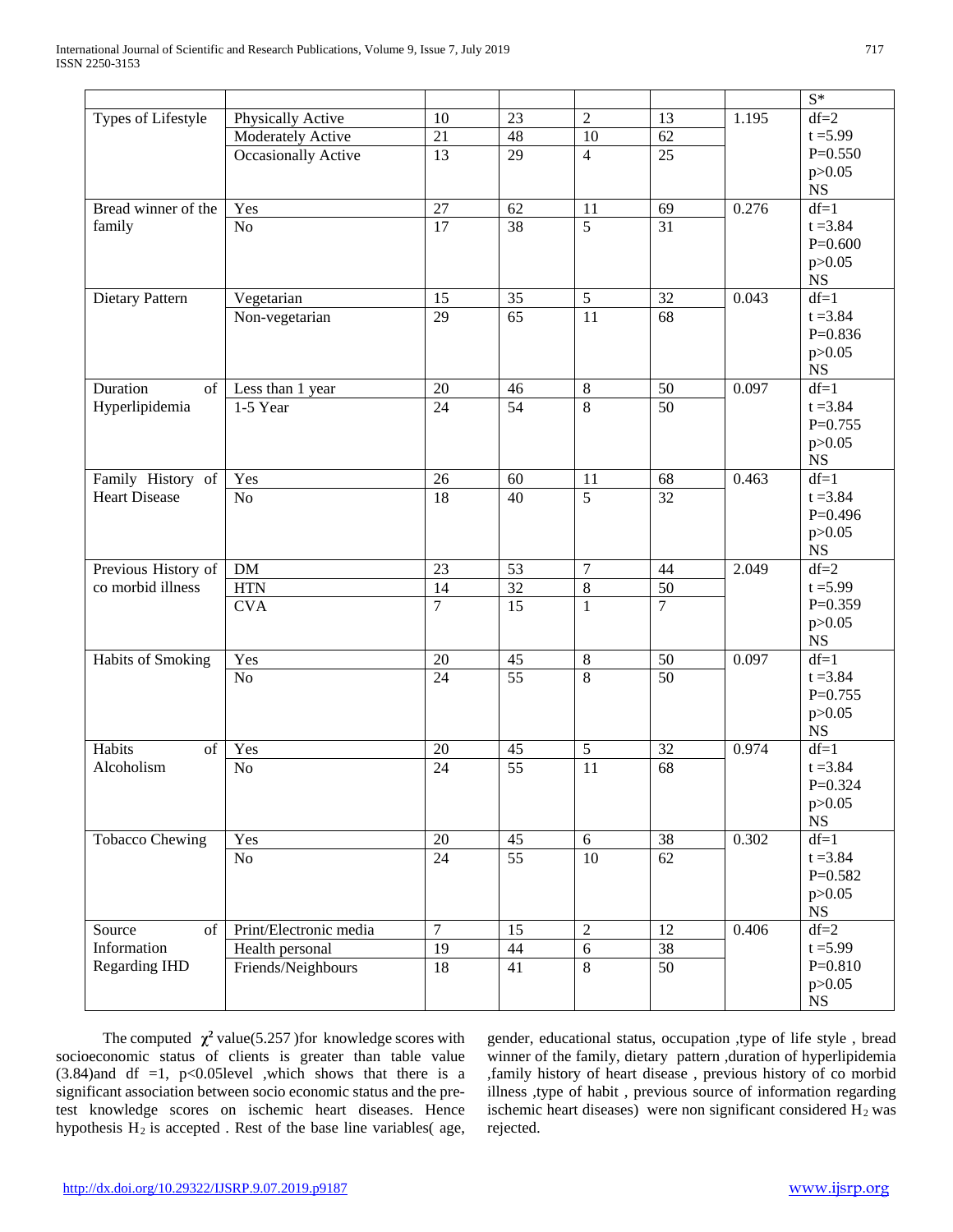#### V. DISCUSSION

 The study revealed from the study after administration of Self Instructional Module on Ischemic heart diseases with hyperlipidemia.

- There was significant increase in the level of knowledge scores of hyperlipidemic clients after the administration of self instructional module regarding anticipated risk of ischemic heart diseases .
- There was statistically significant association between pre test knowledge scores of the clients with socio economic status and no significant association between the other base line variables .(age, gender, educational status, occupation ,type of life style , bread winner of the family, dietary pattern ,duration of hyperlipidemia ,family history of heart disease , previous history of co morbid illness ,type of habit , previous source of information regarding ischemic heart disease) .
- In post test the computed  $\chi^2$  value for knowledge scores with all base line variables of clients is lesser than table value p>0.05 ( age, gender, educational status, occupation, socioeconomic status ,type of life style , bread winner of the family, dietary pattern ,duration of hyperlipidemia ,family history of heart disease , previous history of co morbid illness ,type of habit , previous source of information regarding ischemic heart diseases) were no significant. Hence hypothesis  $H_2$  is rejected.
- The study findings proved that self instructional module was effective in increasing the knowledge of hyperlipidemic clients regarding anticipated risk of ischemic heart diseases .

# **IMPLICATIONS:**

# **NURSING PRACTICE**

- Nurses can plan to conduct health teaching to the patients on one-one basis in the wards about risks of ischemic heart diseases.
- Information booklets can be prepared and distributed to the patients in OPD about risk factors and management of Ischemic heart diseases.
- Nurses can learn to motivate the patients to follow healthy lifestyle practices to prevent the risk of ischemic heart diseases and importance of periodic checking of serum cholesterol levels once in 3 months.

# **NURSING EDUCATION**

- Nursing students can be encouraged to improve their knowledge regarding risk factors, management and prevention of ischemic heart diseases by attending workshops and conferences.
- Nursing students can plan to conduct health awareness camps regarding prevention of ischemic heart diseases to the public.

#### **NURSING ADMINISTRATION**

 $\triangleright$  Nurse administrator have a pivotal role in updating the knowledge of the newly recruited staffs regarding management and prevention of ischemic heart diseases through in service education programmes .

 $\triangleright$  Nurse educator can plan to conduct educational programmes in the wards, medical and cardiology outpatient departments regarding early identification of risk factors and treatment of ischemic heart diseases.

# **NURSING RESEARCH**

- $\triangleright$  The results of the study serves as a basis for student nurses to conduct an extensive research studies in future
- .  $\triangleright$  Further studies can be conducted on risk factors and prevention of ischemic heart disease among hyperlipidemic clients .
- Dissemination of findings through conferences and professional journals will make the application of research findings to be more effective.

# **COMMUNITY HEALTH NURSING**

- $\triangleright$  Community health nurse can prepare and distribute Pamphlets about risks and management of ischemic heart diseases in the community.
- $\triangleright$  Group health education can be planned regarding risks and prevention of ischemic heart diseases with the use of appropriate AV aids.

## **SUGGESTIONS**

The hospital authority should take interest in conducting awareness programmes on ischemic heart diseases ,hyperlipidemia and its effect on health.

#### **LIMITATIONS**

- $\triangleright$  The study was limited to the hyperlipidemic clients in a selected hospital ,Bengaluru.
- Limits generalization as purposive sampling used.

#### **RECOMMENDATIONS**

- $\triangleright$  A similar study can be performed with larger sample size to draw more definite conclusions and make generalizations.
- $\triangleright$  A descriptive study could be conducted to assess the knowledge regarding IHD.
- $\triangleright$  A similar study could be conducted using various methods of teaching such as video assisted teaching, planned teaching programme.

# VI. CONCLUSION

 The study findings proved that self instructional module was effective in increasing the knowledge of hyperlipidemic clients regarding anticipated risk of ischemic heart diseases .

#### **REFERENCES**

- [1] WHO statistics .Diet related risk factors and physical inactivity .chapter 4.
- [2] Joyce and Black .Hyperlipidemia. Medical and Surgical nursing.11<sup>th</sup> edition. Elesweir publishers; London: 1996, Page no: 1629&2110.